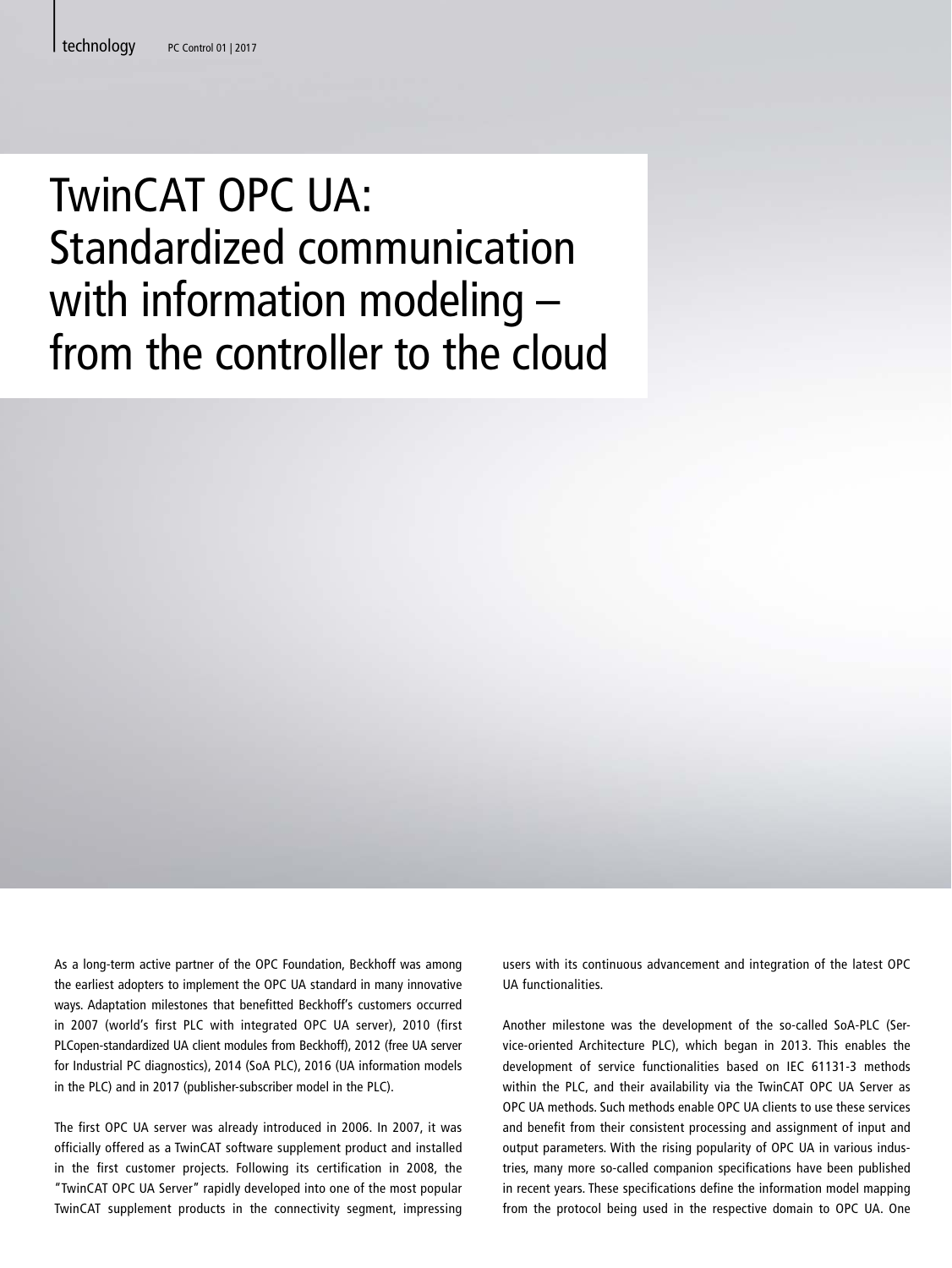

**Fig. 1: Generic import of companion specifications**

such example is the Euromap77 standard for injection molding machines in the plastics industry. To provide the secure and standardized exchange of information between various platform manufacturers, the Euromap77 model was mapped to OPC UA in the form of a companion specification. The TwinCAT OPC UA Server is based on the IEC 61131 mapping from PLCopen by default. Using this specification, the IEC 61131-type system of the TwinCAT PLC is loaded into the OPC UA namespace. A generic expansion of the server now makes it possible to load any information model. Normally, these information models are available in form of an XML file that defines the type system. The companion specification of the Euromap77 model is one of these. The TwinCAT OPC UA Server builds its type system by importing the respective companion XML, and combines the objects of the XML with variables from the TwinCAT PLC. A linked OPC UA client can now browse

**Fig. 2: Access levels provide enhanced security functionalities**

the server based on a standardized type system (Euromap77) and access the objects contained therein.

Enhancements in the security model of the TwinCAT OPC UA Server enable the programmer to define various users and user roles, and assign access levels to the individual namespaces and objects. This makes it possible to further protect the already secure communication and client-server authentication that uses X.509 certificates.

In 2012, an OPC UA client was added to the TwinCAT OPC UA supplement product making it possible for PLCs to establish a direct connection to OPC UA servers on the basis of PLCopen function blocks. It also made it possible to call up methods from an OPC UA Server immediately, which enhanced the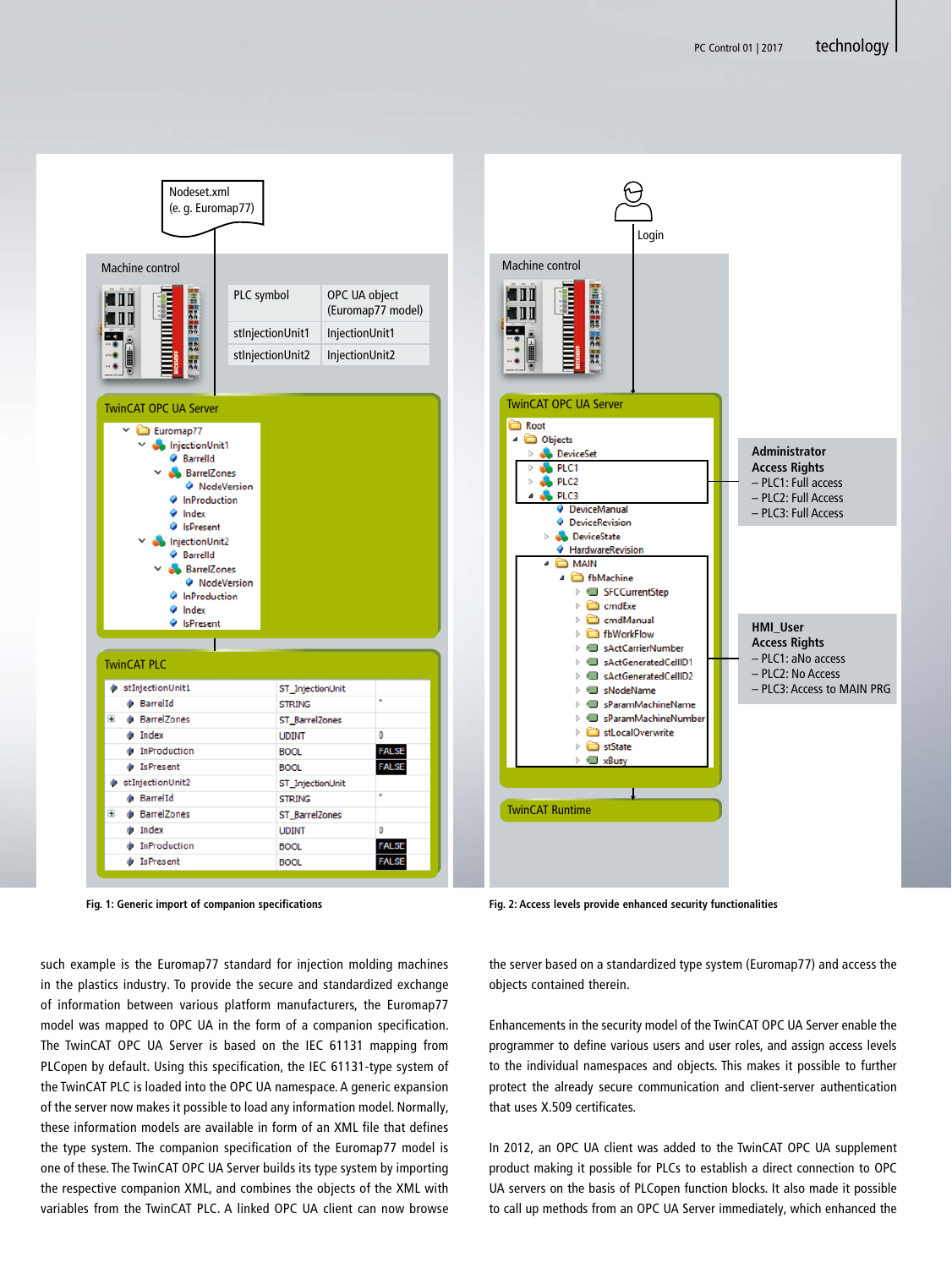



**Fig. 3: The OPC UA client I/O device simplifies engineering requirements**

SoA PLC concept even more. To increase the usability of the TwinCAT OPC UA Client, this functionality is now available in form of a TwinCAT 3 I/O device. As a result, the user no longer needs to write any PLC code to read or write data from or to a remote OPC UA server (or to call up methods). A user can simply insert the respective symbols into the TwinCAT XAE I/O configuration and link them to other symbols via regular mapping mechanisms. This is where the mapping mechanism that is integrated into XAE comes into play again: It establishes a link to the OPC UA server, and the symbols are automatically read and created.

The expansion of the OPC UA specification with publisher-subscriber (pub/sub) communication patterns enhances the classic client-server architecture with modern communication mechanisms that enable multi-cast communication in the local machine network, as well as broker-based communication via a cloud service. Beckhoff presented this feature as a real-time-capable prototype at the 2016 SPS IPC Drives trade show. This meant Beckhoff was the first automation technology supplier to implement this pub/sub technology for deterministic M2M communication. The solution is configured via a separate I/O device in TwinCAT XAE.

With the company's PC-based control technology, Beckhoff supplies the ideal platform for Industrie 4.0 automation projects. After enabling the standardized exchange of data via OPC UA for many years, it has become even better with additional new features that improve the modeling of type systems, security and usability. In addition, OPC UA is offered in more places than just the TwinCAT supplement products. Every Beckhoff Industrial PC is delivered